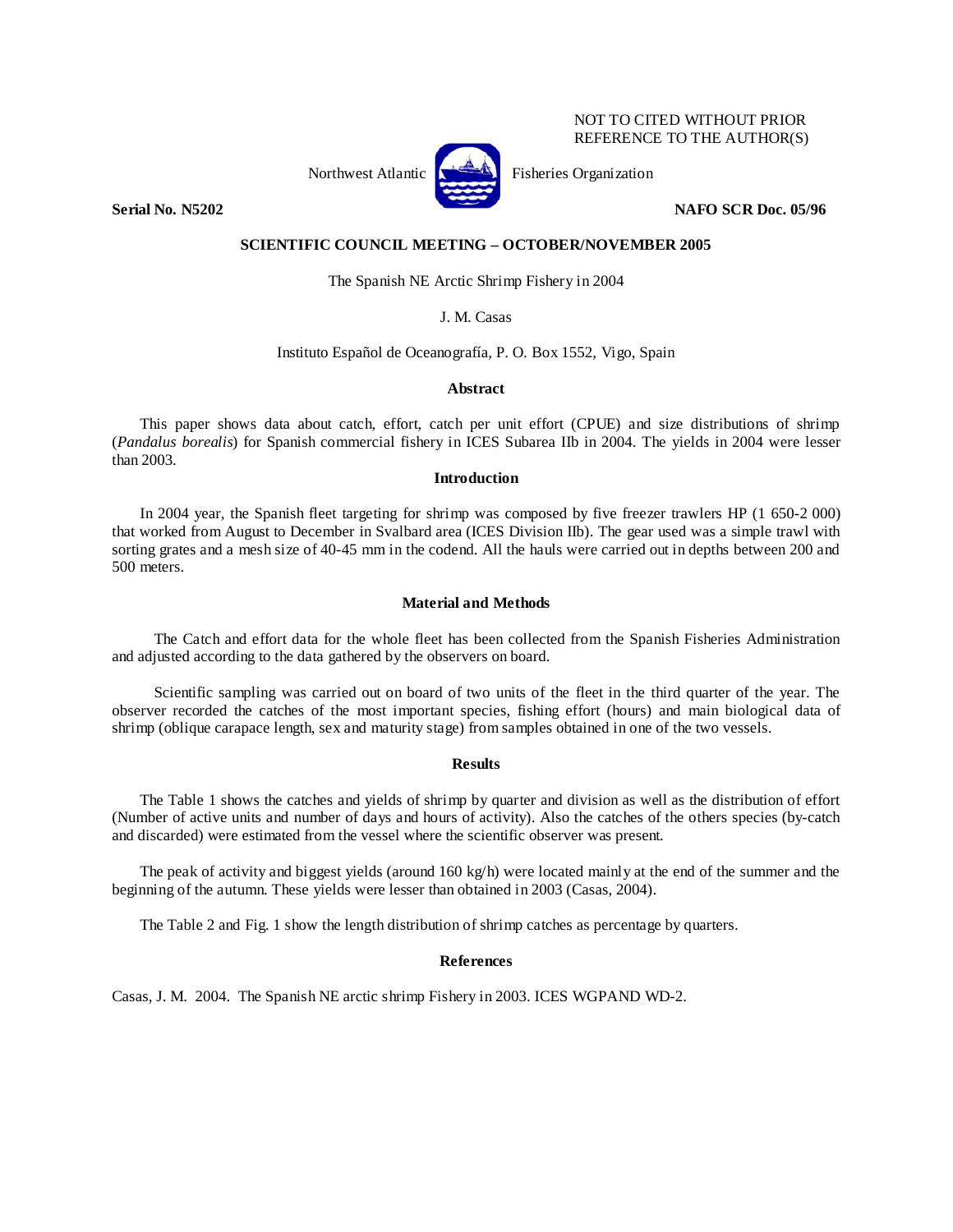TABLE 1. Nominal shrimp catches (kg) and by-catch of the main species caught by quarter of the Spanish trawl fleet directed to shrimp fishery in Svalbard area (ICES Div. IIb) in 2004. Also the effort and yields of shrimp (kg/h) are shown.

| <b>SPECIES</b>                         | $1^{\rm st}$ | 2 <sup>nd</sup> | 3 <sup>rd</sup> | $4^{\rm th}$ | Total <sup>1</sup> |  |  |  |  |  |
|----------------------------------------|--------------|-----------------|-----------------|--------------|--------------------|--|--|--|--|--|
| <b>ICES DIVISION IIb</b>               |              |                 |                 |              |                    |  |  |  |  |  |
| Shrimp                                 |              |                 | 201887          | 154094       | 355981             |  |  |  |  |  |
| Greenland halibut                      |              |                 | 1010            | 771          | 1782               |  |  |  |  |  |
| Polar cod                              |              |                 | 5117            | 3905         | 9022               |  |  |  |  |  |
| Long rough dab                         |              |                 | 653             | 499          | 1152               |  |  |  |  |  |
| Redfish                                |              |                 | 4101            | 3130         | 7231               |  |  |  |  |  |
| Cod                                    |              |                 | 3837            | 2929         | 6766               |  |  |  |  |  |
| <b>Skate</b>                           |              |                 | 1071            | 817          | 1888               |  |  |  |  |  |
| Wolfish                                |              |                 | 328             | 250          | 578                |  |  |  |  |  |
| Other spp,                             |              |                 | 610             | 465          | 1075               |  |  |  |  |  |
|                                        |              |                 |                 |              |                    |  |  |  |  |  |
| Number of vessels                      |              |                 | 3               | 3            | 5                  |  |  |  |  |  |
| Fishing days                           |              |                 | 74              | 71           | 145                |  |  |  |  |  |
| Fishing hours                          |              |                 | 1258            | 1207         | 2465               |  |  |  |  |  |
| $\overline{\text{CPUE Shrimp}}$ (kg/h) |              |                 | 160             | 128          | 144                |  |  |  |  |  |

<sup>1</sup> Total by-catch estimated from the by-catch observed by scientific observed on board in the last quarter.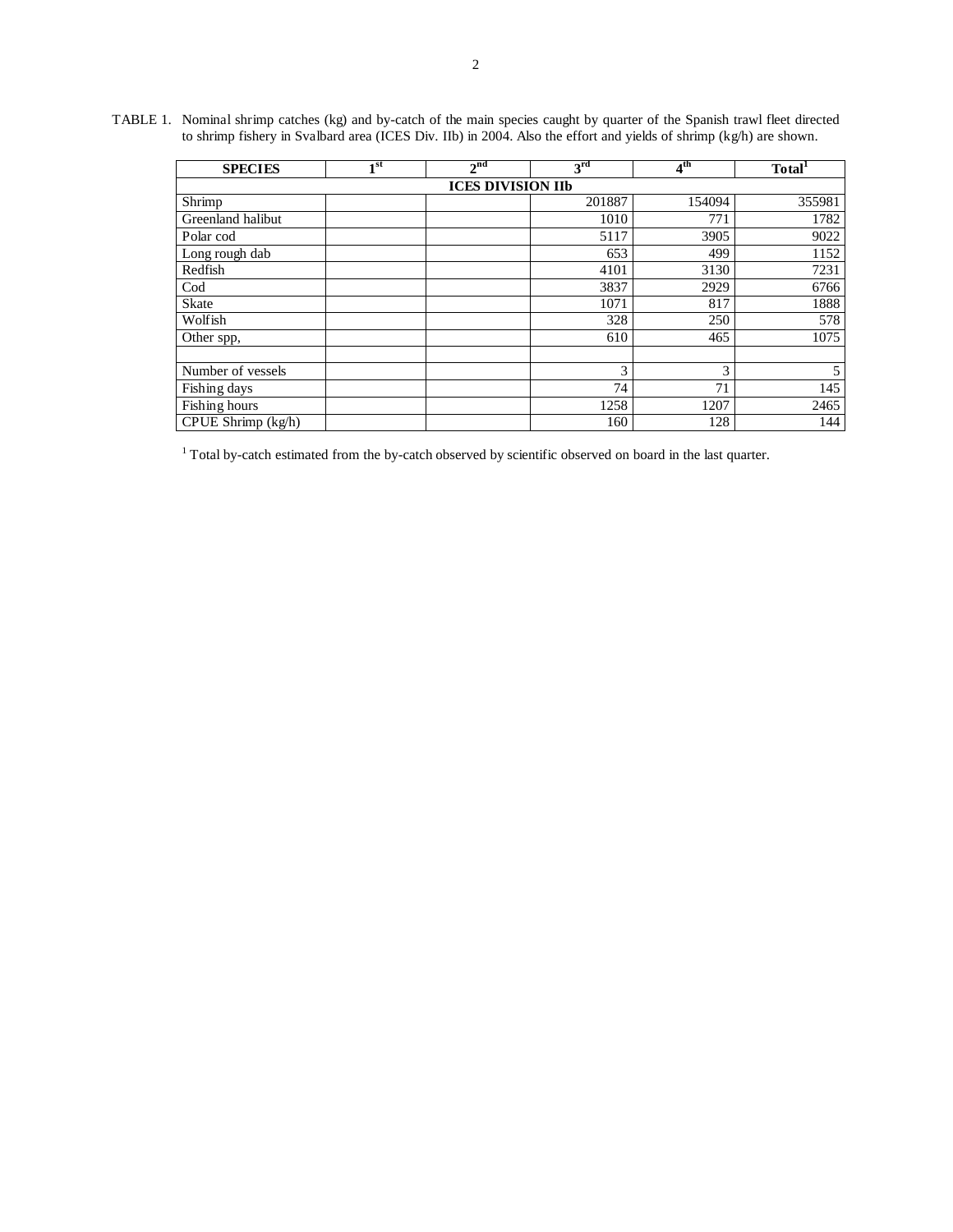| Length (mm)          | 3rd                  |         | 4th                  |         | <b>Total IIb</b>     |         |
|----------------------|----------------------|---------|----------------------|---------|----------------------|---------|
|                      | males                | females | males                | females | males                | females |
| 8.5                  |                      |         |                      |         |                      |         |
| 9.0                  |                      |         |                      |         |                      |         |
| 9.5                  |                      |         |                      |         |                      |         |
| 10.0                 | 1343                 |         | 1025                 |         | 2368                 |         |
| 10.5                 | 1343                 |         | 1025                 |         | 2368                 |         |
| 11.0                 | 1120                 |         | 854                  |         | 1974                 |         |
| 11.5                 |                      |         |                      |         |                      |         |
| 12.0                 | 7691                 |         | 5870                 |         | 13561                |         |
| 12.5                 | 22245                |         | 16979                |         | 39223                |         |
| 13.0                 | 3247                 |         | 2478                 |         | 5725                 |         |
| 13.5                 | 46563                |         | 35540                |         | 82103                |         |
| 14.0                 | 110543               |         | 84374                |         | 194917               |         |
| 14.5                 | 178098               |         | 135937               |         | 314034               |         |
| 15.0                 | 326872               |         | 249491               |         | 576363               |         |
| 15.5                 | 509266               |         | 388707               |         | 897973               |         |
| 16.0                 | 780313               |         | 595588               |         | 1375901              |         |
| 16.5                 | 999092               |         | 762576               |         | 1761668              |         |
| 17.0                 | 1363484              | 1120    | 1040704              | 854     | 2404188              | 1974    |
| 17.5                 | 1662584              |         | 1268998              |         | 2931583              |         |
| 18.0                 | 2009569              | 14447   | 1533841              | 11027   | 3543410              | 25474   |
| 18.5                 | 2010028              | 49778   | 1534191              | 37994   | 3544219              | 87773   |
| 19.0                 | 2368499              | 139597  | 1807801              | 106550  | 4176300              | 246147  |
| 19.5                 | 2438871              | 160050  | 1861513              | 122161  | 4300384              | 282210  |
| 20.0                 | 2335098              | 465787  | 1782307              | 355521  | 4117405              | 821308  |
| 20.5                 | 2009008              | 688840  | 1533413              | 525770  | 3542421              | 1214611 |
| 21.0                 | 1402320              | 1154042 | 1070347              | 880844  | 2472666              | 2034886 |
| 21.5                 | 874299               | 1511141 | 667325               | 1153407 | 1541624              | 2664548 |
| 22.0                 | 348099               | 1633839 | 265693               | 1247058 | 613793               | 2880897 |
| 22.5                 | 140304               | 1769703 | 107090               | 1350759 | 247393               | 3120462 |
| 23.0                 | 14821                | 1714964 | 11312                | 1308978 | 26133                | 3023942 |
| 23.5                 |                      | 1513453 |                      | 1155171 |                      | 2668624 |
| 24.0                 |                      | 1011822 |                      | 772292  |                      | 1784114 |
| 24.5                 |                      | 744853  |                      | 568523  |                      | 1313375 |
| 25.0                 |                      | 500424  |                      | 381958  |                      | 882382  |
| 25.5                 |                      | 259082  |                      | 197749  |                      | 456831  |
| 26.0                 |                      | 176060  |                      | 134381  |                      | 310442  |
| 26.5                 |                      | 95436   |                      | 72843   |                      | 168279  |
| 27.0                 |                      | 41539   |                      | 31705   |                      | 73244   |
| 27.5                 |                      | 36466   |                      | 27833   |                      | 64299   |
| 28.0                 |                      | 15581   |                      | 11892   |                      | 27473   |
| 28.5                 |                      | 4536    |                      | 3462    |                      | 7999    |
| 29.0                 |                      |         |                      |         |                      |         |
| 29.5                 |                      |         |                      |         |                      |         |
| 30.0                 |                      | 1056    |                      | 806     |                      | 1863    |
| Total number         | 21964720<br>13703616 |         | 10459539<br>16764980 |         | 24163156<br>38729700 |         |
| Total catch (kg)     | 201887               |         | 154094               |         | 355981               |         |
|                      |                      |         |                      |         |                      |         |
| Catches Sampled (kg) |                      |         | 35531                |         | 35531                |         |
| $No$ Samplings       |                      |         | 36                   |         | 36                   |         |
| Nº. Spec. Sampled    |                      |         | 6823                 |         | 6823                 |         |

Table 2. Length distribution of Artic Shrimp from Spanish catches in ICES Div. IIb, 2004.